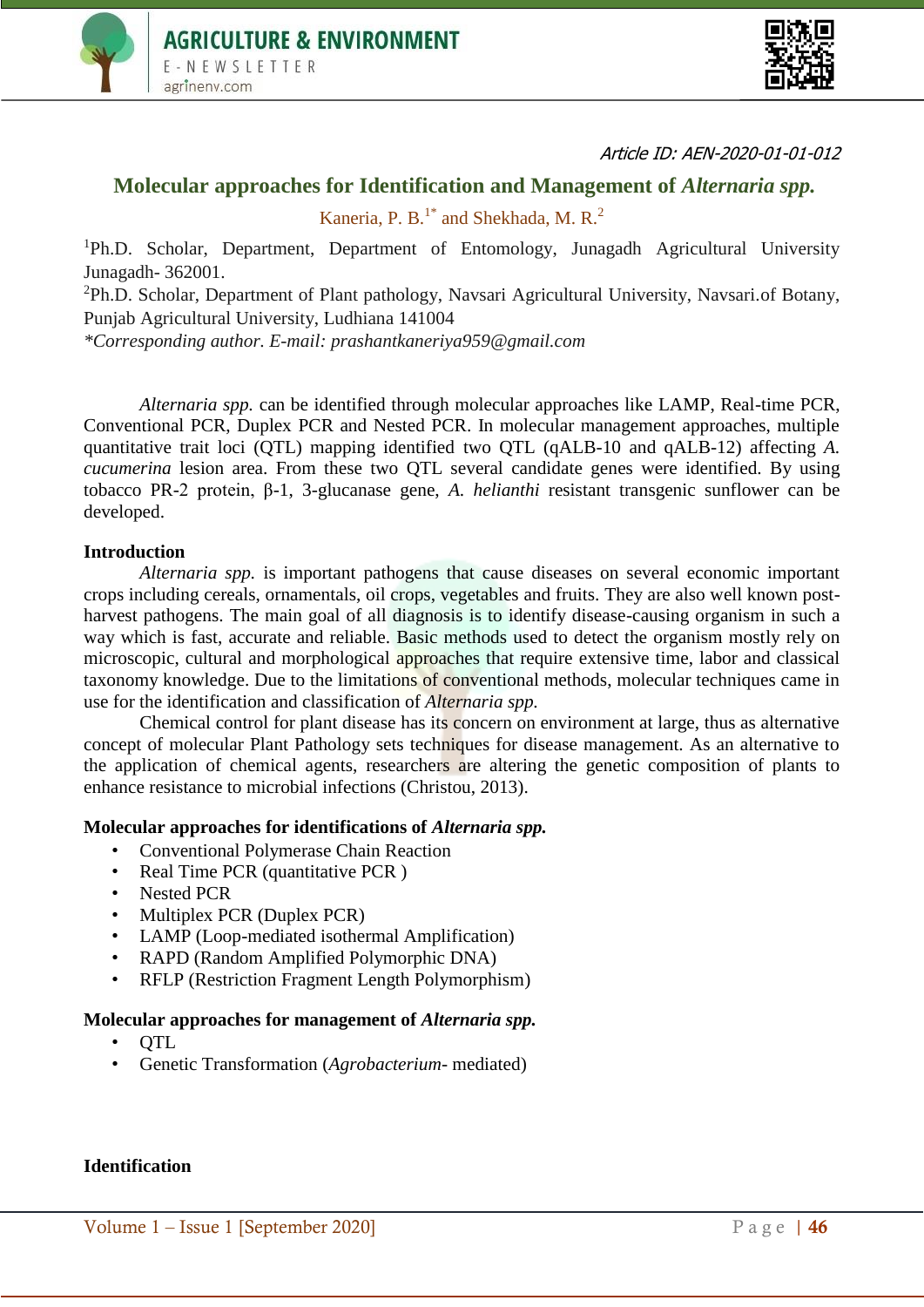

Kumar *et al.* (2013) developed real-time PCR based method using specific primers (AS1 and AS2). These primers were designed based on β-tubulin gene as a target for the specific detection of *Alternaria solani* (Ellis & Martin) Jones and Grout. The result revealed that the primer pair AS1 and AS2 was highly specific to *A. solani* as well as showing amplification product of 289bp in all 27 isolates of *A. solani.* The lowest detection limit of the real-time PCR assay with designed primer set  $(AS1$  and  $AS2)$  was 0.5 pg/ $\mu$ l. The assay was also successfully validated on artificially infested tomato seedlings and able to detect *A. solani* up to 20 days post inoculation.

Qing *et al.* (2017) developed nested PCR based method using specific primers (ptAsQ-F/ptAs-R) based on the ITS region for the rapid, sensitive and specific identification of *A. solani.* They observed that primers ptAsQ-F/ptAs-R allowed the amplification of a product of approximately 251 bp. The lowest detection limit of the nested PCR assay with designed primer set was 10 fg/ul. This PCR assay was also successfully employed to detect *A. solani* in soil with the detection sensitivity of one conidia in 0.5 g of soil.

Khan *et al.* (2018) conducted a LAMP assay as well as conventional polymerase chain reaction (PCR), nested PCR and quantitative real-time PCR (RT-qPCR) assays to determine which of these techniques was less time consuming, more sensitive and more accurate for rapid on-site diagnosis of *A. solani* based on the histidine kinase gene (HK1). They noted that the LAMP assay provided more rapid and accurate results with amplifying the target pathogen in less than 60 min at 63˚C with 10-fold greater sensitivity than conventional PCR but less sensitive than nested PCR and qPCR. Nested PCR was 100-fold more sensitive than the LAMP assay and 1000-fold more sensitive than conventional PCR. The qPCR was the most sensitive among the assays evaluated, being 10-fold more sensitive than nested PCR for the least detectable genomic DNA concentration (100 fg/ul). Despite of the sensitivity, LAMP assay provided higher specificity than qPCR. The LAMP assay also allows detecting *A. solani* from naturally infected young potato leaves.

## **Management**

Kumar *et al.* (2011) generated transgenic in sunflower *cv.* 'DRSF 110' using a tobacco PR-2 protein, β-1,3-glucanase that contributed to plant defences against *Alternaria helianthi* (Hansf.) Tubaki and Nishihara through *Agrobacterium*-mediated genetic transformation. They observed over expression of a tobacco β-1,3-glucanase gene in transgenic sunflower and showed its resistance towards *A. helianthi*. Further, molecular analysis by Southern dot blots and PCR and phenotypic GUS expression (β-glucuronidase) confirmed stable integration of the β-1,3-glucanase gene in sunflower transgenic and its generations.

Daley *et al.* (2017) created a high-density genetic map of a recombinant inbred line (RIL) population of 'MR-1' crossed with the susceptible Israeli 'Ananas Yokneum' and quantitative trait loci (QTL) analysis was conducted to identify QTL affecting *Alternaria cucumerina* (Ellis & Everh.) Elliott lesion area. The result revealed that multiple quantitative trait loci (QTL) mapping identified two QTL (qALB-10 and qALB-12) that explained 33.9 per cent of variation in lesion area. Several candidate genes within range of these QTL were identified using the *Cucumis melo* v3.5 genome.

## **Conclusion**

From the foregoing discussion, it can be concluded that *Alternaria spp.* can be identified through molecular approaches like LAMP, Real-time PCR, Conventional PCR, Duplex PCR and Nested PCR. Early blight pathogen, *A. solani* can be detected by nested PCR with sensitivity of 10 fg/µl. In real-time PCR, the primer pair AS1 and AS2 showing amplification product of 289bp in all isolates of *A. solani* with lowest detection limit of 0.5 pg/ $\mu$ l. Loop-mediated isothermal amplification (LAMP) assay provided more rapid and accurate results with amplifying the target pathogen (*A. solani*) in less than 60 min at 63˚C. In molecular management approaches, multiple quantitative trait loci (QTL) mapping identified two QTL (qALB-10 and qALB-12) affecting *A. cucumerina* lesion